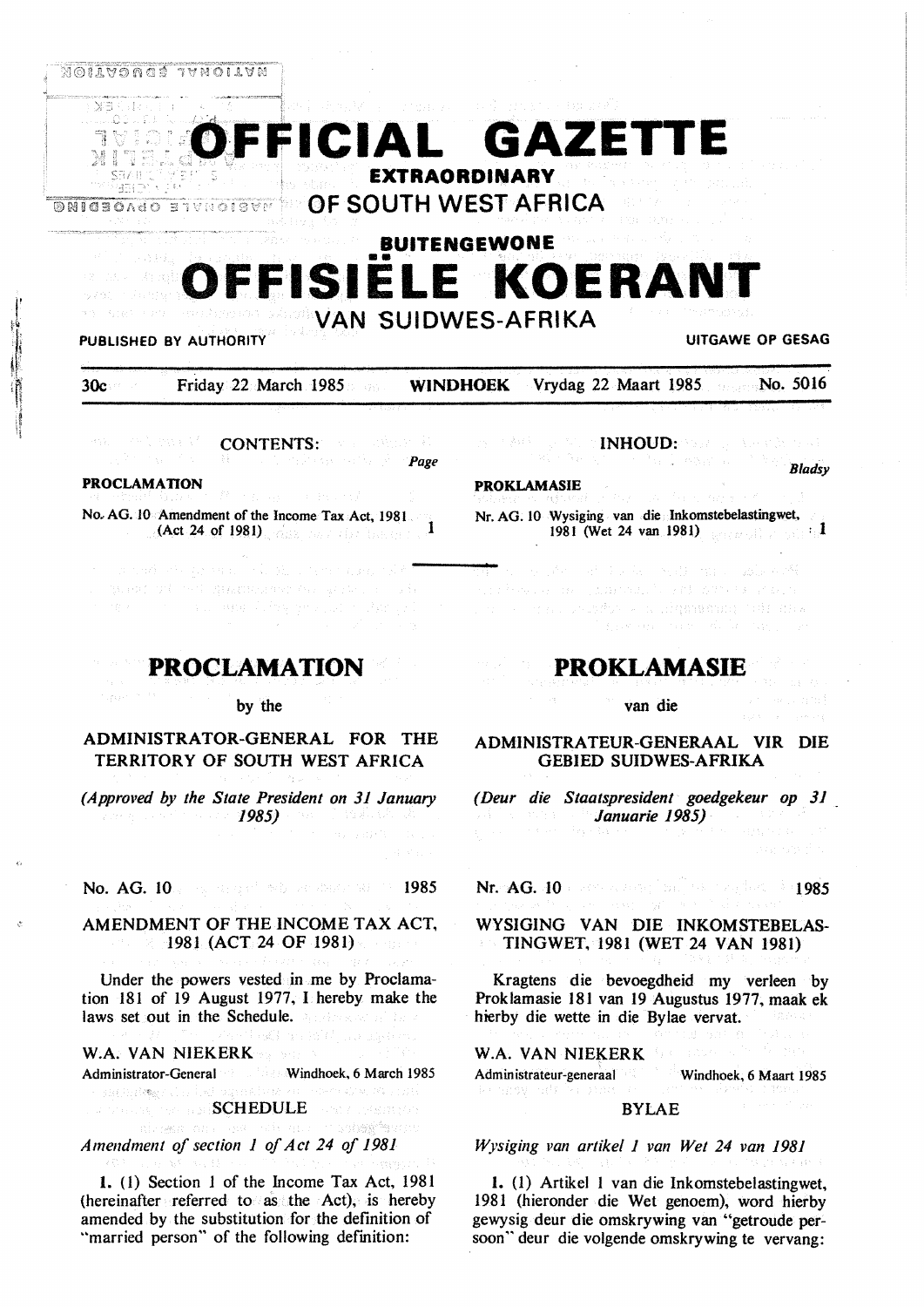"(xvii) 'married person' means any person who during any portion of the period in respect of which any assessment is made. was married or was a widower or widow but does not include any person who. although married, was during the whole of such period separated from his spouse under a judicial order or written agreement; **(xxiv)".** 

(2) Subsection (1) shall take effect as from the commencement of the years of assessment ending on or after 28 February 1986.

*Amendmenl of section 6 of Act 24 of 1981, as amended by section 1 of Act 12 of 1982* 

**2.** (I) Section 6 of the Act is hereby amended by the addition to paragraph (d) of subsection (2) of the following proviso:

"Provided that there shall be added to the amount of the tax determined in accordance with this paragraph, a surcharge equal to ten per cent of the said amount;".

(2) Subsection (1) shall be deemed to have come into operation from the beginning of the financial year of a company ending on or after l January 1984.

人员 中心通信员 难得得 机补偿机构运行通信人

*Amendment of section 7 of Act 24 of 1981* 

**3.** Section 7 of the Act is hereby amended by the substitution for subsection (4) of the following subsection:

" (4) Subject to the provisions of subsection (5). there shall. for the purposes of this section in respect of any taxpayer who is a natural person. be allowed by way of income rebate the. amount of RI 000 if. during any part of the year of assessment. such taxpayer was the owner of a house. or of a flat bought in terms of the Sectional Titles Act, 1971 (Act 66 of 1971), situated in the territory in an area under the control of a local authority, and such house or flat served as such taxpayer's normal, permanent abode during any part of the year of assessment.".

*Amendment of section 15 of Act 24 of 1981* 

**4.** Section 15 of the Act is hereby amended by the addition of the following subsections:

"(xxiv) "getroude persoon' iemand wat gedurende enige gedeelte van die tydperk ten opsigte waarvan 'n aanslag gedoen word getroud was of 'n wewenaar of weduwee was, maar sluit nie 'n persoon in nie wat, alhoewel getroud, gedurende daardie hele tydperk van sy eggenoot ingevolge 'n geregtelike bevel of skriftelike ooreenkoms van tafel en bed geskei was; (xvii)".

(2) Subartikel (1) tree in werking vanaf die begin van die jare van aanslag wat op of na 28 Februarie 1986 eindig.

*Wysiging van artikel 6 van Wet 24 van 1981, soos gewysig deur artikel 1 van Wet 12 van 1982* 

**2.** (1) Artikel 6 van die Wet word hierby gewysig deur die volgende voorbehoudsbepaling by paragraaf (d) van subartikel (2) te voeg:

"Met dien verstande dat daar by die bedrag van die belasting ooreenkomstig hierdie paragraaf bepaal. 'n toeslag gelyk aan tien persent van bedoelde bedrag gevoeg word;".

(2) Subartikel (1) word geag in werking te getree het van die begin van die boekjaar van 'n maatskappy wat op of na 1 Januarie 1984 eindig.

*Wysiging van artikel 7 van Wet 24 van 1981* 

指:「是很快」的人名誉领导的 医咽口 中国流通报纸

**3.** Artikel 7 van die wet word hierby gewysig deur subartikel (4) deur die volgende subartikel te vervang:

" (4) Behoudens die bepalings van subartikel (5) word daar vir die doeleindes van hierdie artikel ten opsigte van 'n belastingpligtige wat 'n natuurlike persoon is die bedrag van RI 000 by wyse van inkomstekorting toegelaat indien sodanige belastingpligtige gedurende enige gedeelte van die jaar van aanslag die eienaar was van 'n woonhuis. of van 'n woonstel gekoop ingevolge die Wet op Deeltitels, 1971 (Wet 66 van 197 I). gelee in die gebied in 'n gebied onder beheer van 'n plaaslike bestuur, en sodanige huis of woonstel as sodanige belastingpligtige se normale, vaste woonplek gedien het gedurende enige gedeelte van die jaar van aanslag.".

*Wysiging van artikel 15 van Wet 24 van 1981* 

**4.** Artikel 15 van die Wet word hierby gewysig deur die volgende subartikels by te voeg:

 $\hat{G}$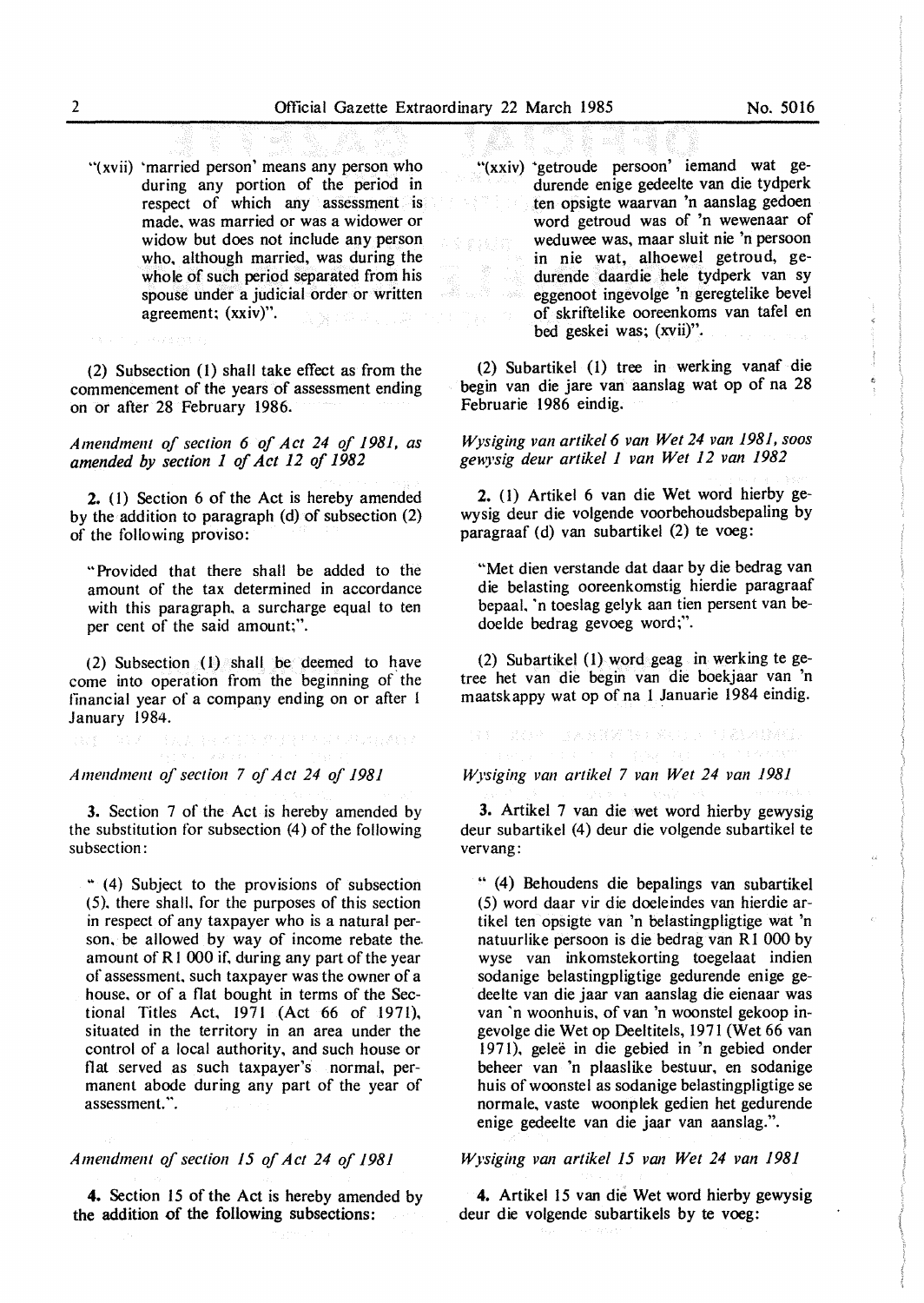" (5) Any amount received or accrued by way of annuity in terms of the rules of any retirement annuity fund in respect of which any contribution was allowed as a deduction under the provisions of section 17 in determining the taxable income derived by any person, shall be deemed to have been received or accrued to such person from a source within the territory, irrespective of where payment of such amount is made and irrespective of where the funds from which payment is made are situate.

( 6) Any amount received by or accrued to any person who is ordinarily resident in the territory or in the case of a company is a domestic company, under or upon the surrender or disposal of any policy of insurance, shall be deemed to have been received or accrued from a source within the territory if any premium in respect of such policy had been allowed as a deduction under the provisions of section 17.".

## *Amendment of section 16 of Act 24 of 1981*

*5.* Section 16 of the Act is hereby amended -

- (a) by the substitution for paragraph (d) of subsection (I) of the following paragraph:
	- "(d) the receipts and accruals (including receipts or accruals from investments) of any temporary building society, pension fund, provident fund, retirement annuity fund or benefit fund, or of any institution which in the opinion of the Secretary is a mutual savings bank, a mutual loan association, a fidelity or indemnity fund, a trade union, a chamber of commerce or industries (or an association of such chambers), a local publicity association or a non-proprietary stock exchange;";
- (b) by the deletion of paragraph (h) of the said subsection (1); and
- (c) by the substitution in paragraph (o) of the said subsection  $(1)$  -
	- (i) for the expression "twenty thousand rand" of the expression "thirty thousand rand"; and
	- (ii) in the Afrikaans text for the word "huiwelik" of the word "huwelik".

" (5) 'n Bedrag by wyse van 'n jaargeld ontvang of toegeval ingevolge die reels van 'n uittredingannuiteitsfonds ten opsigte waarvan enige bydrae ingevolge die bepalings van artikel 17 as 'n aftrekking by die vasstelling van die belasbare inkomste deur 'n persoon verkry toegelaat is, word geag ontvang te gewees het deur of toe te geval het aan sodanige persoon uit 'n bron in die gebied, ongeag waar betaling van daardie bedrag geskied en ongeag waar die fondse waaruit betaling geskied hul bevind.

(6) 'n Bedrag wat ontvang is deur of toegeval het aan iemand wat gewoonlik in die gebied woonagtig is of, in die geval van 'n maatskappy, 'n binnelandse maatskappy is, kragtens of by afkoop van of beskikking oor 'n assuransiepolis, word geag uit 'n bron in die gebied ontvang te gewees het of toe te geval het indien enige premie ten opsigte van so 'n polis as 'n aftrekking ingevolge die bepalings van artikel 17 toegestaan is.".

## *Wysiging van artike/ 16 van Wet 24 van 1981*

- *5.* Artikel 16 van die Wet word hierby gewysig-
- (a) deur paragraaf (d) van subartikel ( 1) deur die volgende paragraaf te vervang:
	- "(d) die ontvangste en toevallings (met inbegrip van ontvangste en toevallings uit beleggings) van 'n tydelike bouvereniging, pensioenfonds, voorsorgfonds, uittredingannuiteitsfonds of bystandsfonds, of van 'n inrigting wat volgens die Sekretaris se oordeel 'n onderlinge spaarbank, 'n onderlinge leningsvereniging, 'n getrouheids- of vrywaringsfonds, 'n vakvereniging, 'n sake- of nywerheidskamer (of 'n vereniging van sulke kamers), 'n plaaslike publisiteitsvereniging of 'n nieeiendomseffektebeurs is;";
- (b) deur paragraaf (h) van genoernde subartikel  $(1)$  te skrap; en
- (c) deur in paragraaf (o) van genoemde subartikel (I) -
	- (i) die uitdrukking "twintigduisend rand" deur die uitdrukking "dertigduisend rand" te vervang; en
	- (ii) die woord "huiwelik" deur die woord "huwelik" te vervang.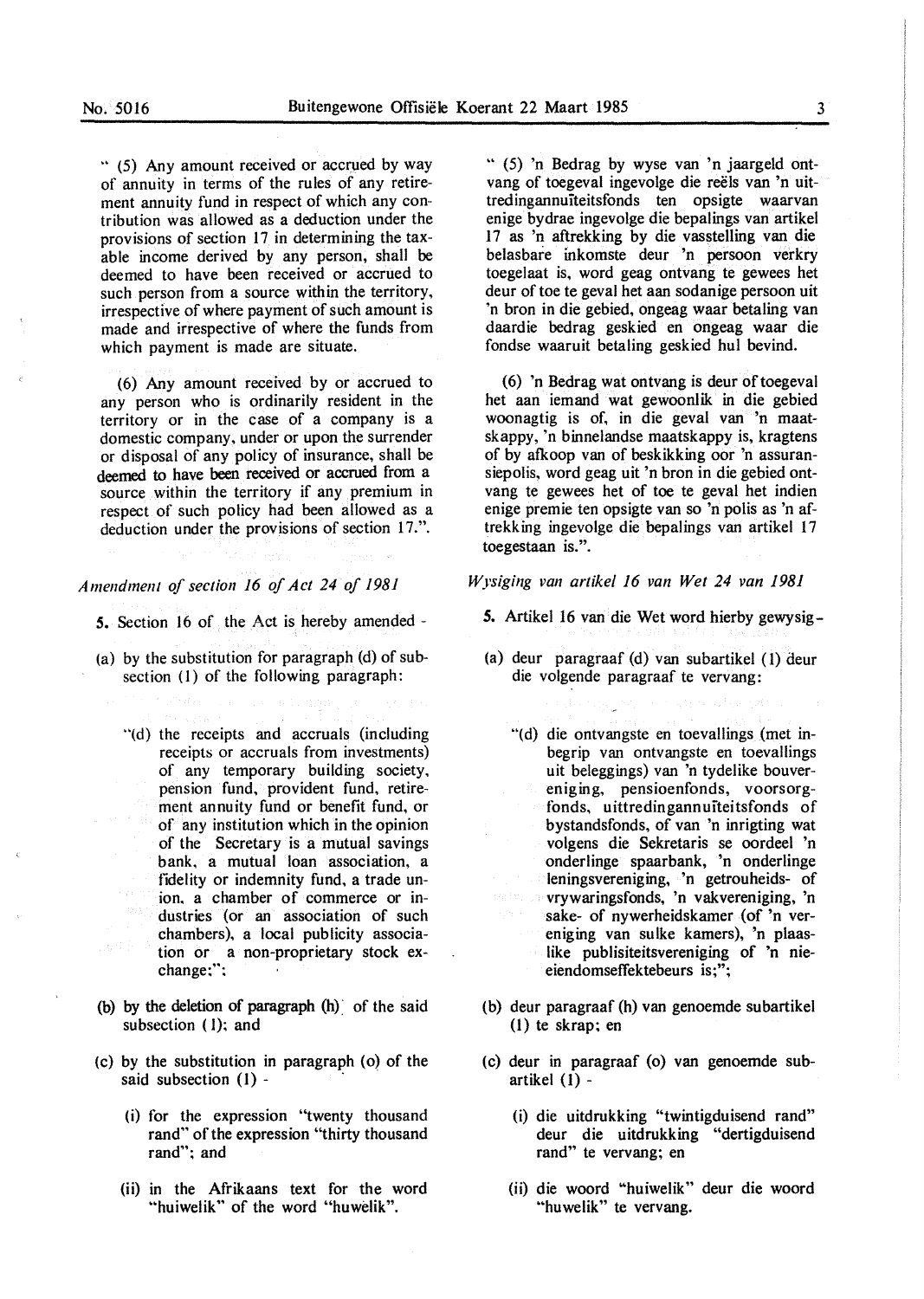*Amendment of section 17 of Act 24 of 1981, as amended by section 2 of Act 12 of 1982* 

- 6. Section 17 of the Act is hereby amended -
- $(a)$  by the addition to paragraph  $(f)$  of the following proviso:

"Provided that no allowance shall be made under this paragraph -

- (i) where any allowance in respect of such costs has already been granted under paragraph (h);
- (ii) in respect of buildings used or to be used by the taxpayer for the making available of housing or housing . facilities to employees or, where the taxpayer is a company, to employees or directors or officials of such company;";
- (b) by the substitution in subparagraph (i) of paragraph (n) for the expression "two thousand rand" of the expression "three thousand rand"; and
- (c) by the substitution in paragraph (q) for the words preceding the proviso of the following words:

"So much of the total current contributions to any retirement annuity fund or funds made by any person as a member of such fund or funds during a year of assessment during which such person has carried on any. trade as does not exceed four thousand rand in the case of the taxpayer or, where the taxpayer is entitled to a deduction under paragraph (n), the amount by which the amount of the deduction under the said paragraph is less than four thousand rand:".

## *Amendment of section 20 of Act 24 of 1981*

7. Section 20 of the Act is hereby amended by the substitution for subsection (5) of the following subsection:

" (5) Subject to the provisions of subsection (6). income received by or accrued to any person by way of a dividend on shares in any permanent building society shall, notwithstanding the definition of "dividend" in section 1, be deemed for the purposes of this section to be in-

*Wysiging van artikel 17 van Wet 24 van 1981, soos gewysig deur artikel 2 van Wet 12 van 1982* 

- **6. Artikel 17 van die Wet word hierby gewysig-**
- **(a) deur die volgende voorbehoudsbepaling by paragraaf** (f) te voeg:

**.. Met dien verstande dat geen vermindering ingevolge hierdie paragraaf toegestaan word nie** -

- (i) **waar 'n vermindering ten opsigte van**  sod an ige **koste reeds ingevolge**  paragraaf (h) **toegestaan** is;
- (ii) ten **opsigte van geboue wat** deur die belastingpligtige **gebruik word of gebruik** staan **te word vir beskikbaar**stelling van **wonings** of **woongeriewe aan werknemers** of, **waar die** belastingpligtige 'n **maatskappy is, aan werk**nemers of **direkteure** of **beamptes van**  daardie **maatskappy;";**
- (b) deur in subparagraaf (i) van paragraaf (n) die uitdrukking **"tweeduisend rand" deur die uitdrukking** "drieduisend **rand" te ver**vang; en
- **(c) deur** in paragraaf (q) **die woorde wat die voorbehoudsbepaling voorafgaan** deur die **volgende woorde te vervang:**

"soveel van die totale lopende bydraes aan 'n uittredingannuitietsfonds of -fondse wat deur 'n persoon as 'n lid van daardie fonds of fondse gemaak word gedurende 'n jaar van aanslag waarin so 'n persoon 'n bedryf beoefen het, as wat nie meer bedra nie as vierduisend rand in die geval van die belastingpligtige of, waar die belastingpligtige op 'n aftrekking ingevolge paragraaf (n) geregtig is, die bedrag waarmee die aftrekking ingevolge daardie paragraaf minder is as vierduisend rand:".

#### *Wysiging van artikel 20 van Wet 24 van 1981*

7. Artikel 20 van die Wet word hierby gewysig deur subartikel (5) deur die volgende subartikel te vervang:

" (5) Behoudens die bepalings van subartikel (6) word inkomste wat deur 'n persoon ontvang word of wat aan hom toeval by wyse van 'n dividend op aandele in 'n permanente bouveren ig ing, ondanks die omskrywing van "dividend" in artikel (1), by die toepassing van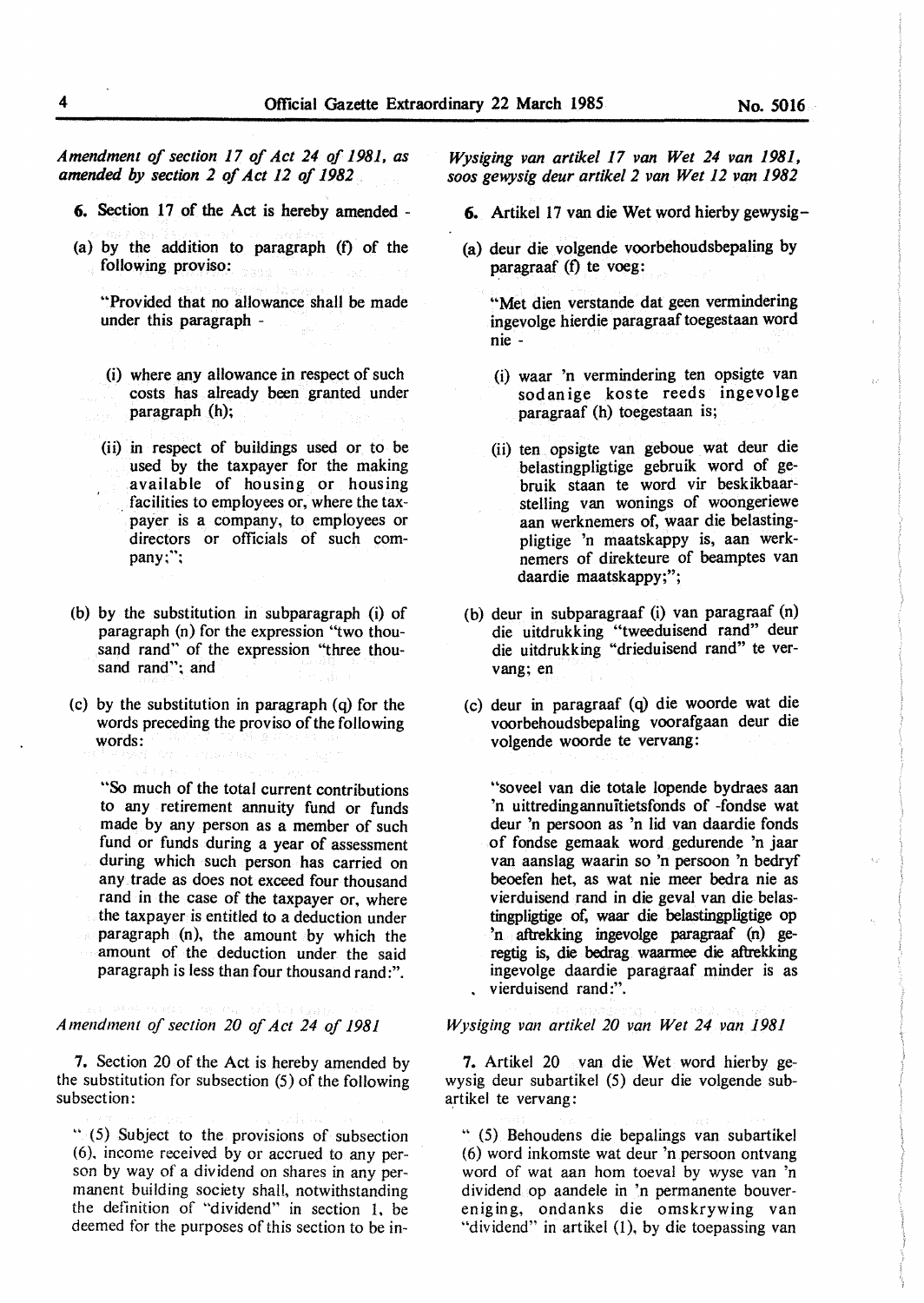come derived by such person in the form of dividends." dividends.".

## *Insertion of section 25A in Act 24 of 1981*

8. (1) The following section is hereby inserted in the Act after section 25:

.. Gains or losses on foreign exchange transaclions.

25A. (1) Where any taxpayer has on or after l March 1981 paid any amount owed by him in respect of any loan or advance in a foreign currency or of any debt incurred in a foreign currency and in paying such amount. has realized a gain or sustained a loss. such gain shall in the determination of the taxpayer's taxable income be included in the taxpayer's income or such loss shall in the said determination be deducted from the taxpayer's income, if such **loan or advance was utilized or such** debt was incurred by the taxpayer for the purpose of incurring or financing expenditure incurred by •the taxpayer or. where the taxpayer is a company, by an associated company in relation to the taxpayer. in order to produce income derived by the taxpayer or associated company. as the case may be. from carrying on any business undertaking in the territory.

> (2) Such gain or loss shall be deemed to be the difference between the equivalent in the currency of the territory of the amount referred to in subsection (1), when the loan or advance in question was utilized or the debt was incurred by the taxpayer as aforesaid. and the equivalent amount in the currency of the territory actually required to pay the said amount. and such gain or loss shall be deemed to have been realized or sustained at the time when the said amount was paid: Provided that where. subsequent to the date on which the loan or advance was utilized or the debt was incurred, any change in foreign currency rates occured in consequence of which the

Authority Person

hierdie artikel geag inkomste te wees wat deur daardie persoon in die vorm van dividende verkry is.".

## *lnvoeging van artikel 25A in Wet 24 van 1981*

**8. (I) Die volgende artikel word hierby** in die **Wet na artikel 25 ingevoeg:** 

"Winste of verliese op transaksies met buite· landse valuta.

pligtige op of na 1 Maart 1981 'n bedrag deur horn verskuldig ten opsigte van 'n lening of voorskot in buitelandse valuta of van 'n skuld deur horn aangegaan in buitelandse valuta betaal het en by die betaling van bedoelde bedrag 'n wins gemaak het of 'n verlies gely het word, by die vasstelling van die belastingpligtige se belasbare inkomste, daardie wins by die belastingpligtige se inkomste ingesluit of word. by bedoelde vasstelling. daardie verlies van die belastingpligtige se inkomste afgetrek. indien bedoelde lening of voorskot deur die belastingpligtige aangewend is of bedoelde skuld deur die belastingpligtige aangegaan is met die doel om uitgawes aan te gaan of te finansier wat deur die belastingpligtige of, waar die belastingpligtige ·n maatskappy is, deur 'n verwante maatskappy met betrekking tot die belastingpligtige. aangegaan is ten einde inkomste wat deur die belastingpligtige of verwante maatskappy. al na die geval, uit die beoefening in die gebied van 'n besigheidsonderneming verkry is, voort te bring.

25A. ( 1) Waar 'n belasting-

(2) Bedoelde wins of verlies word geag die verskil te wees tussen die ek wivalent in valuta van die gebied van die bedrag in subartikel (1) gemeld toe die betrokke lening of voorskot deur die belastingpligtige aldus aangewend is of toe die skuld aldus deur die belastingpligtige aangegaan is, en die ekwivalente bedrag in die valuta van die gebied wat inderdaad nodig was om die bedoelde bedrag te betaal, en bedoelde wins of verlies word geag gemaak of gely te gewees het op die tydstip toe die bedoelde bedrag betaal is: Met dien verstande dat waar, na die datum waarop die lening of voorskot aangewend is of die skuld aangegaan is. 'n verandering in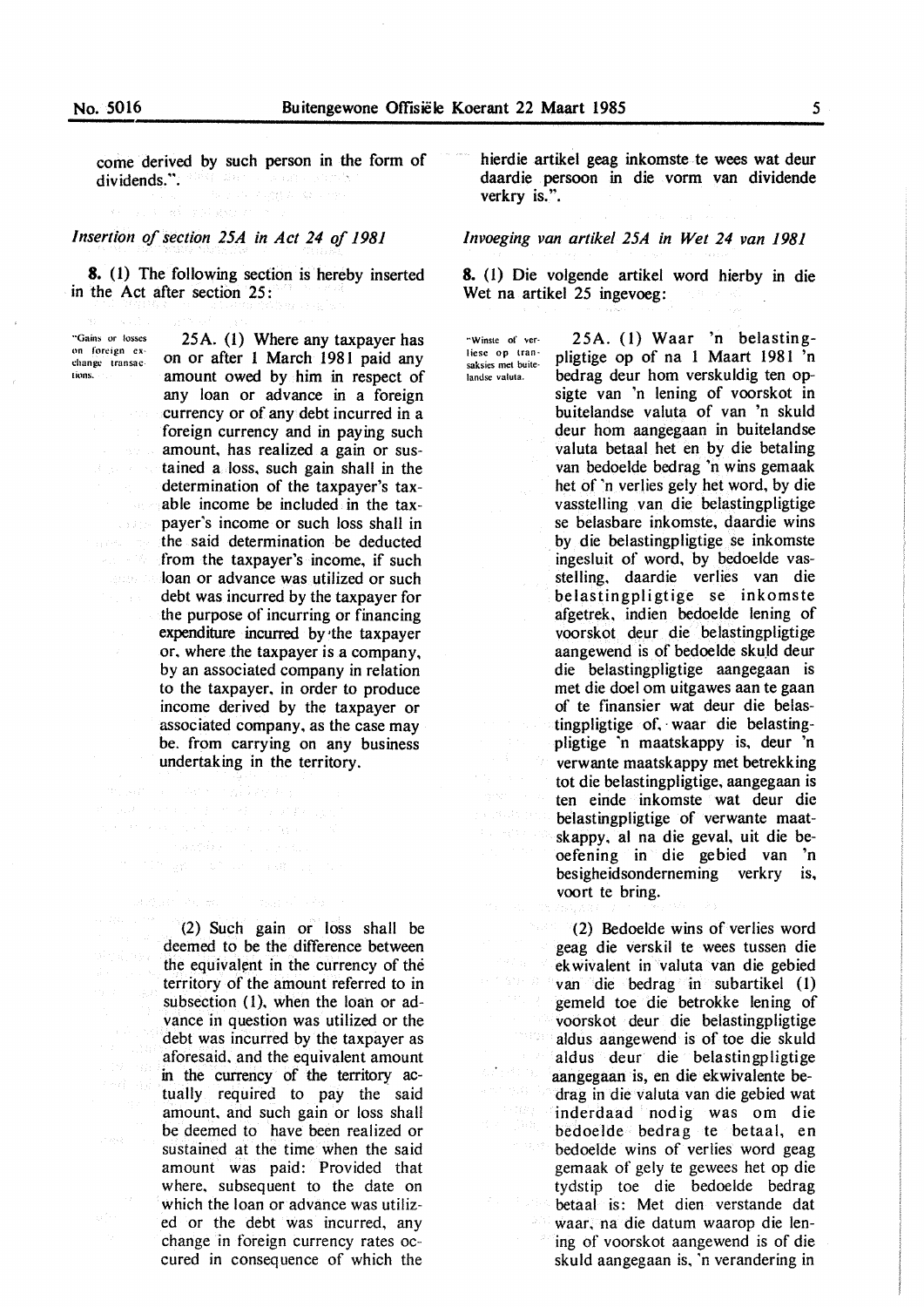difference between the value of the said amount (or a portion thereof) on the said date and the value thereof when the change in foreign currency rates occurred was taken into account for normal tax purposes, the amount so taken into account shall be suitably accounted for for the purposes of determining the said gain or loss.

ਕੋਈਨ ਨੇਸ਼ਕ ਅਤੇ ਪੜ੍ਹਾ ਅਤੇ ਪ

(3) Any gain realized or any loss sustained by reason of a change in foreign currency exchange rates shall, to the extent that such gain is required to be included in the taxpayer's income under any other provision of this Act or to the extent that such loss is allowable as a deduction from the taxpayer's income under any other provision of this Act, not be included in or be allowed as a decuction from the taxpayer's income under this section, as the case may be.

(4) There shall be included in the taxpayer's income for any year of assesment so much of any loss allowed to be deducted from his income under this section as has been recovered or recouped by him during such year, whether the loss was incurred in that year or in any previous year of assessment.

(5) Where any taxpayer has obtained and utilized any loan or advance in a foreign currency for the purpose of repaying any amount owed by him in respect of a loan or advance in foreign currency utilized for a purpose contemplated in subsection  $(1)$  or of any debt incurred by him for such a purpose, the loan or advance so obtained shall, to the extent that it does not exceed the said amount, be deemed for the purposes of this section to have been utilized by the taxpayer for the said purpose.

(6) (a) Any loss sustained upon the repayment of the amount referred to in subsection (5) shall not be allowed as a

die wisselkoerse met betrekking tot buitelandse valuta plaasgevind bet as gevolg waarvan die verskil tussen die waarde van bedoelde bedrag (of 'n gedeelte daarvan) op die bedoelde datum en die waarde daarvan toe die verandering in buitelandse valutakoerse plaasgevind bet, vir normale belastingdoeleindes in aanmerking geneem is, die bedrag aldus in aanmerking geneem paslik in berekening gebring word ten einde bedoelde wins of verlies vas te stel.

(3) Enige wins of verlies gely weens 'n verandering in buitelandse valutakoerse word, vir sover dat bedoelde wins ingevolge enige ander bepaling van hierdie Wet by die belastingpligtige se inkomste ingesluit moet word of vir sover dat bedoelde verlies ingevolge enige ander bepaling van hierdie Wet as 'n aftrekking van die belastingpligtige se inkomste toelaatbaar is, nie ingesluit by of toegelaat as 'n aftrekking van die belastingpligtige se inkomste ingevolge hierdie artikel nie, al na die geval.

(4) By die belastingpligtige se inkomste vir enige jaar van aanslag word ingereken soveel van enige verlies wat ingevolge hierdie artikel as 'n aftrekking van sy inkomste toegelaat is, as wat in bedoelde jaar deur horn verhaal of vergoed is, hetsy die verlies in bedoelde jaar of 'n vorige jaar van aanslag gely is.

(5) Waar 'n belastingpligtige 'n lening of voorskot in buitelandse valuta verkry en aangewend het ten einde 'n bedrag deur horn verskuldig ten opsigte van 'n lening of voorskot in buitelandse valuta wat aangewend is vir 'n doel in subartikel (1) beoog, of 'n skuld deur horn aangegaan vir bedoelde doe!, terug te betaal, word die lening of voorskot aldus verkry vir sover dat dit nie bedoelde bedrag oorskry nie, by die toepassing van hierdie artikel geag deur die belastingpligtige vir bedoelde doe! aangewend te gewees het.

(6) (a) 'n Verlies gely by die terugbetaling van 'n in subartikel (5) bedoelde bedrag, word nie ingevolge die bepalings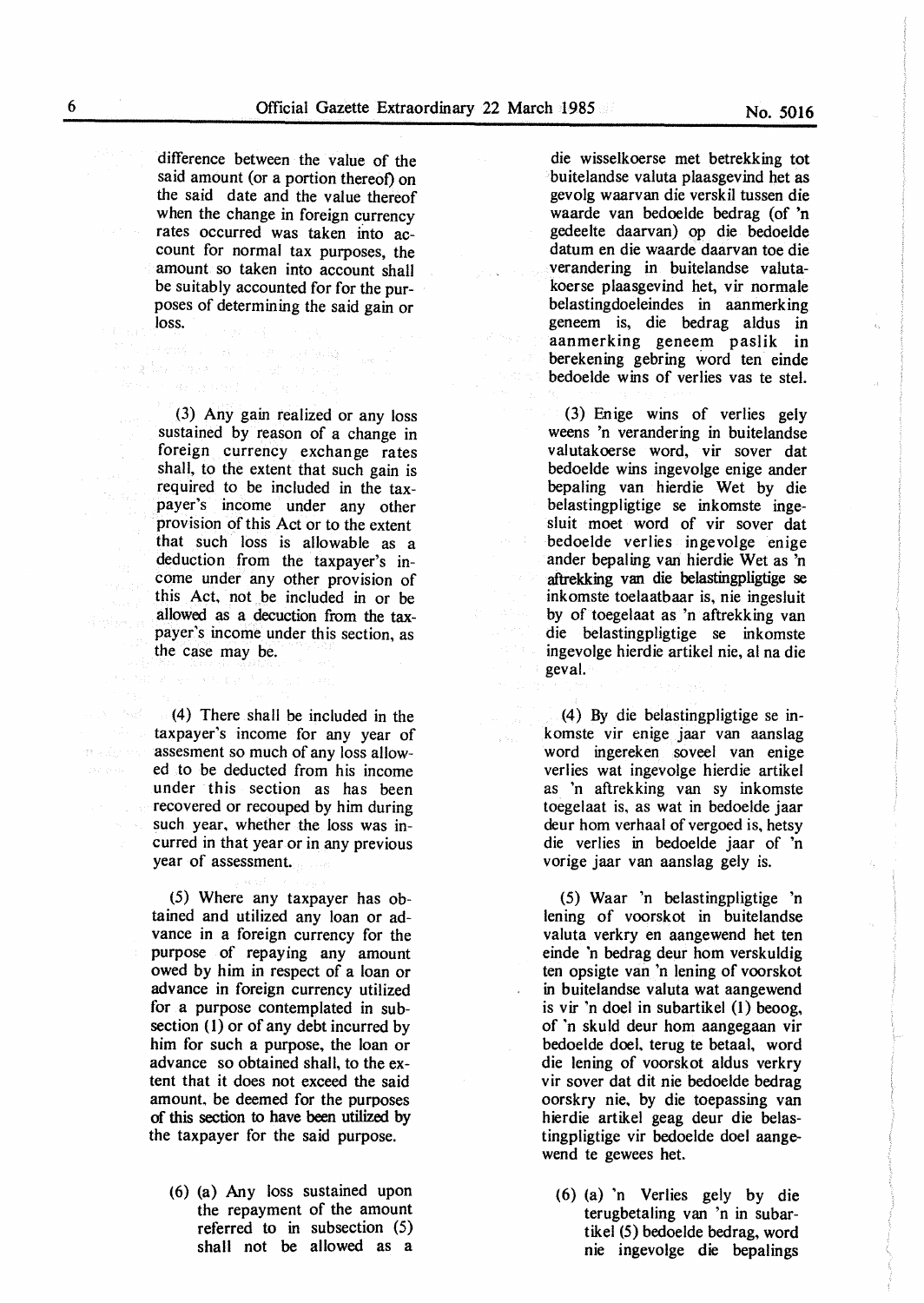All all Ameri

deduction from the taxpayer's income under the provisions of<br>subsection (1) unless the subsection  $(1)$ Secretary is satisfied that in obtaining the loan or advance which was obtained, as contemplated in subsection  $(5)$ , the obtaining of the loan or advance was not arranged solely or mainly for the purpose of benefiting by a deduction from income: Provided that the Secretary may authorize that such loss be carried forward to a subsequent year of assessment in order to be dealt with in such manner and in such circumstances as the Secretary may direct.

(b) Any decision of the Secretary in the exercise of his discretion under paragraph (a) shall be subject to objection and appeal. La Bassa, La Agrica de Santa de

( 7) There shall be allowed as a deduction from the income of any taxpayer who has obtained foreign currency under a forward exchange contract and has utilized such currency for a purpose contemplated in subsection (1), any premium or other consideration paid by him under such contract for the purpose of obtaining such currency and which is not deductible from his income under any other provision of this Act.

(8) For the purposes of this sec- $\cdot$ tion a sa An

"associated company", in relation to another company. means a company which, in the opinion of the Secretary, is associated with such other company by reason of the fact that both companies are managed or controlled directly or indirectly by substantially the same persons:

"forward exchange contract" means any agreement with an authorized dealer in foreign currencies in the territory. where currency of the territory is ex-

van subartikel (I) as 'n aftrekk ing van die belastingpligtige se irikomste toegelaat nie tensy die Sekretaris oortuig is dat met die verkryging van die lening of voorskot wat verkry is soos in subartikel (5) beoog. die verkryging van die Iening of voorskot nie gereel is uitsluitlik of hoofsaaklik ten einde voordeel te trek uit 'n aftrekking van inkomste nie: Met dien verstande dat die Sekretaris kan magtig dat bedoelde verlies na 'n daaropvolgende jaar van aanslag oorgedra word om op sodanige wyse en in sodanige omstandighede mee gehandel te word as wat die Sekretaris gelas.

(b) 'n Beslissing van die Sekretaris by die uitoefening van sy diskresie ingevolge paragraaf (a) is aan beswaar en appel onderhewig. in a cop-

(7) Daar word as 'n aftrekking van die inkomste van 'n belastingpligtige wat buitelandse valuta ingevolge 'n termynvalutakontrak bekom het en wat bedoelde valuta aangewend het vir 'n doel in subartikel ( I) beoog. toegelaat 'n premie of ander vergoeding ingevolge bedoelde kontrak deur horn betaal ten einde bedoelde valuta te bekom en wat nie ingevolge ·n ander bepaling van hierdie Wet van sy inkomste aftrekbaar is nie.

(8) By die toepassing van hierdie artikel beteken -

"verwante maatskappy", met betrekking tot 'n ander maatskappy, ·n maatskappy wat volgens die Sekretaris se oordeel aan bedoelde ander maatskappy verbonde is vanwee die feit dat albei maatskappye regstreeks of on regstreeks in hoofsaak deur dieselfde persone bestuur of beheer word:

"termynvalutakontrak" 'n ooreenkoms met 'n gemagtigde handelaar in buitelandse valutas in die gebied, waarvolgens valuta van die gebied op 'n toekomstige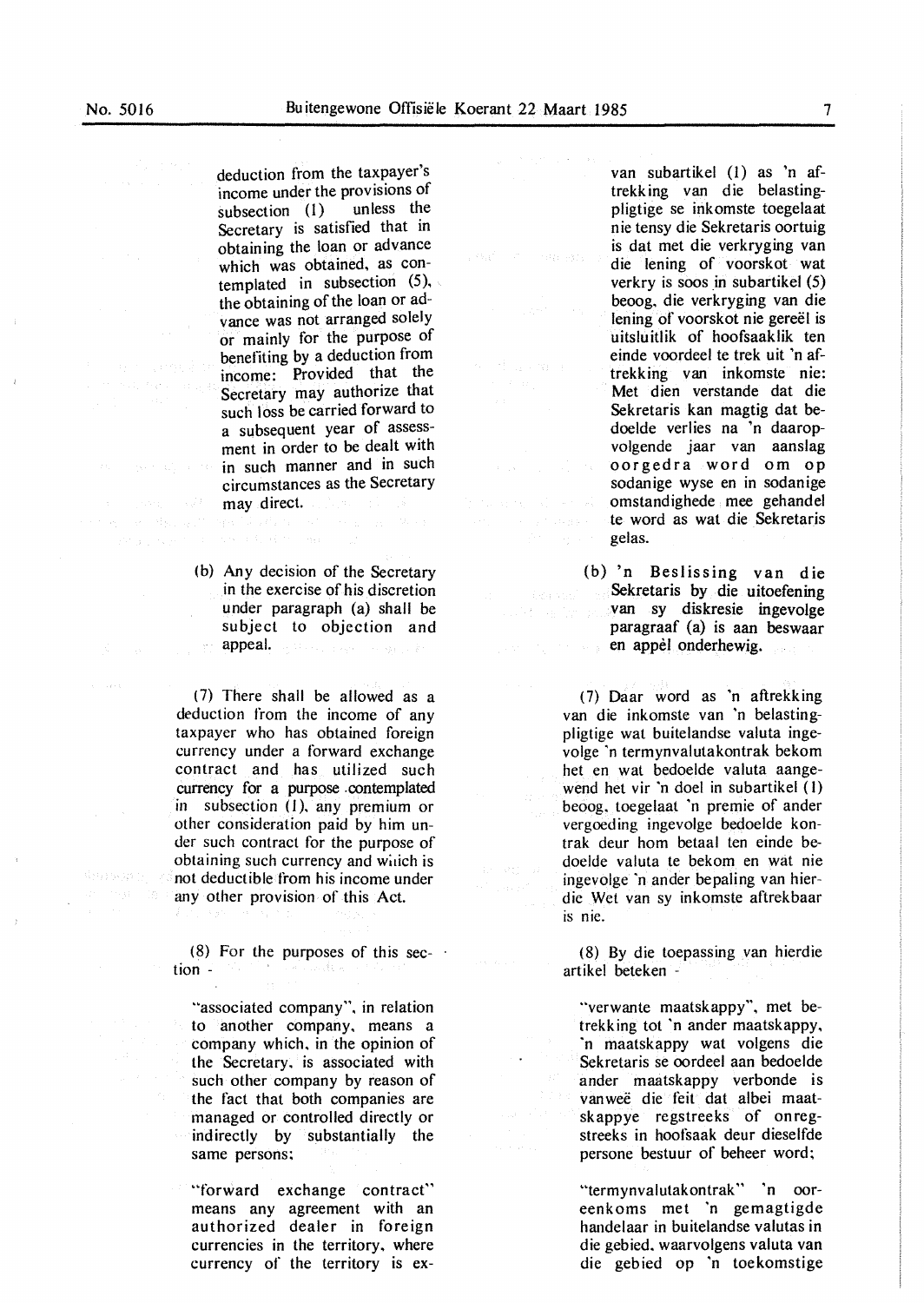changed for a foreign currency at some future date at a specified rate of exchange.".

(2) Subsection (1) shall be deemed to have come into operation -

- (a) in the case of any person other than a company, on l March 1981;
- (b) in the case of any company, from the beginning of the first financial year of such company ending on or after 1 March 1982.

*Amendment of section 45 of Act 24 of 1981* 

**9.** ( I) Section 45 of the Act is hereby amended by the substitution for the expression "twelve and one-half per cent" of the expression "fifteen per cent".

(2) Subsection (I) shall be deemed to have come into operation on 1 September 1984.

*Amendment of section 56 of Act 24 of 1981* 

**10.** Section 56 of the Act is hereby amended -

- $(a)$  by  $-$ 
	- (i) the substitution in paragraph (a) of subsection (1) for the expression "sixty days" of the expression "ninety days"; and
	- (ii) the deletion in the proviso to the said paragraph (a) of the words "who has not previously furnished returns."; and
- (b) by the substitution for subsection (3) of the following subsection:

.. (3) Any such person failing to furnish such returns shall subject to the proviso to subsection  $(1)(a)$ , not be relieved from any penalty by reason only of his having received no notice to furnish the same or of the prescribed form not having been delivered to him. but the Secretary may, if he deems it advisable. cause forms to be delivered or sent by post to any person.".

datum teen 'n bepaalde wisselkoers vir buitelandse valuta geruil word.".

(2) Subartikel ( 1) word geag in werking te getree het -

- (a) in die geval van 'n ander persoon as 'n maatskappy, op I Maart 1981;
- (b) in die geval van 'n maatskappy, vanaf die begin van die eerste boekjaar van die maatskappy wat op of na 1 Maart 1982 geëindig het.

*Wysiging van artikel 45 van Wet 24 van 1981* 

**9.** (1) Artikel 45 van die Wet word hierby gewysig deur die uitdrukking "twaalf en 'n half persenf' deur die uitdrukking "vyftien persent" te vervang.

(2) Subartikel (J) word geag op I September 1984 in werk ing te getree het.

*Wrsiging i•an artikel 56 van Wet 24 van 1981* 

**10.** Artikel 56 van die Wet word hierby gewysig -

(a) deur -

- (i) in paragraaf (a) van subartikel ( 1) die uitdrukking "sestig dae" deur die uitdrukking "negentig dae" te vervang; en
- (ii) in die voorbehoudsbepaling by genoemde paragraaf (a) die woorde "wat nog nie vantevore opgawes verstrek bet nie" te skrap; en

 $\mathcal{L}_1$ 

(b) deur subartikel (3) deur die volgende subartikel te vervang:

 $\cdot$  (3) So 'n persoon wat in gebreke bly om bedoelde opgawes te verstrek. is, behoudens die voorbehoudsbepaling by subartikel ( I)(a). nie van straf onthef slegs omdat hy geen kennisgewing ontvang het om die opgawe te verstrek of omdat die voorgeskrewe vorm nie aan hom afgelewer is nie, maar die Sekretaris kan. as hy dit raadsaam ag, vorms aan 'n persoon laat aflewer of deur die pos aan horn laat stuur.".

 $\mathcal{F} = \left[ \mathcal{E}_{\mathbf{t}} \mathbf{u}_{\mathbf{t}} \hat{\mathcal{F}}_{\mathbf{t}} \mathbf{v}_{\mathbf{t}} \right]_{\mathbf{t}} \mathbf{v} = \left( \mathcal{E}_{\mathbf{t}} \right) \left[ \mathcal{E} \mathcal{F} \right]_{\mathbf{t}} \left[ \mathcal{F} \mathbf{v}_{\mathbf{t}} \right]$ 

 $\label{eq:2.1} \mathcal{F}=\frac{1}{2}\mathcal{F}^{\text{max}}_{\text{max}}\left(\mathcal{F}^{\text{max}}_{\text{max}}\right) =\frac{1}{2}\mathcal{F}^{\text{max}}_{\text{max}}$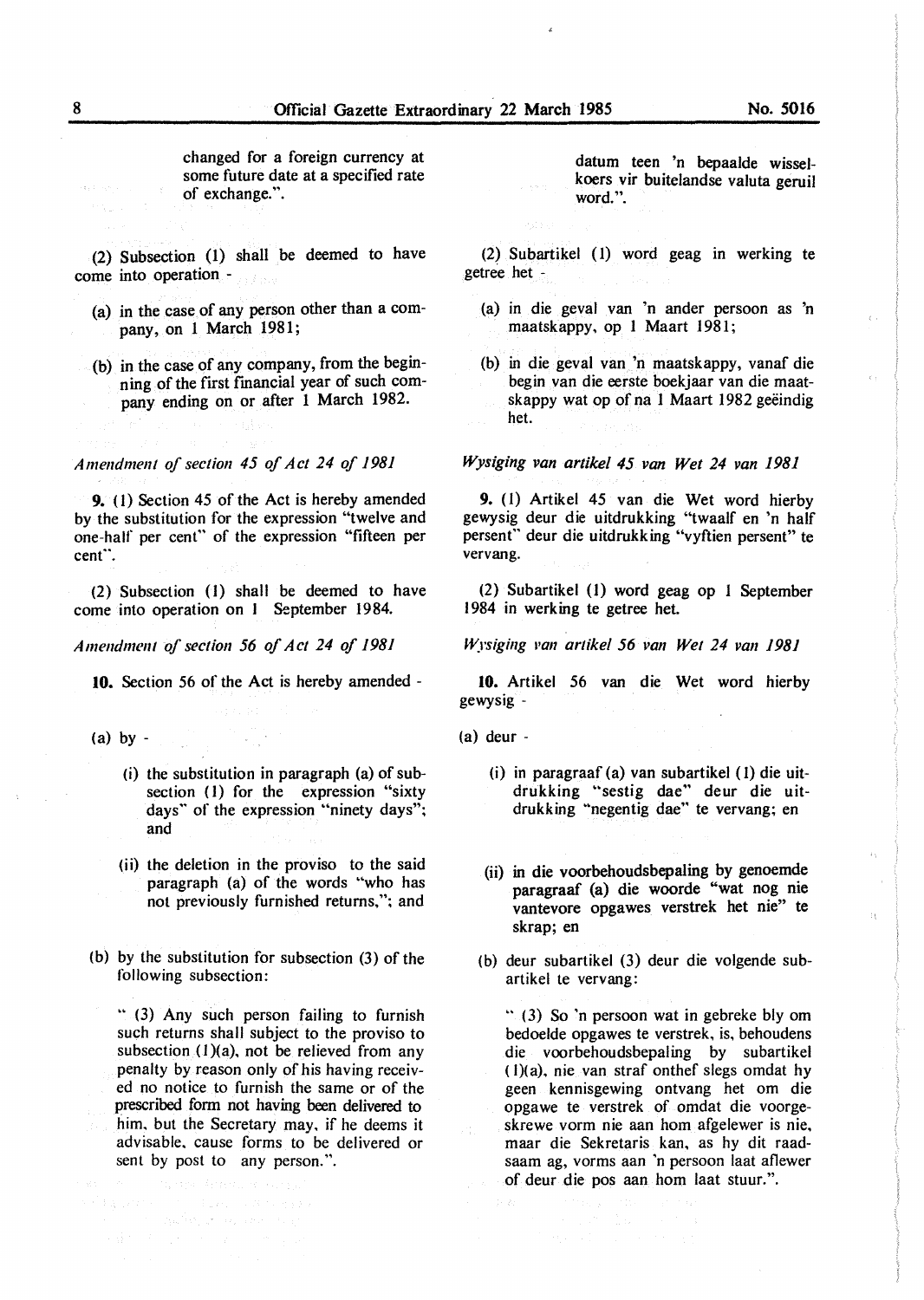*Amendment of section 78 of Act 24 of 1981* 

II. (I) Section 78 of the Act is hereby amended -

- (a) by the substitution for the expression "seven and a half per cent" of the expression "fifteen per cent"; and
- (b) by the addition of the following proviso:

"Provided that where such date falls before J March 1985 the interest payable for the period from such date to 28 February 1985 shall be calculated at the rate of seven and a half per cent.".

(2) Subsection (1) shall come into operation on March 1985.

san dell'otti mi rasc

*Amendment of section 79 of Act 24 of 1981* 

**12.** (1) Section 79 of the Act is hereby amended -

- (a) by the substitution in subsection  $(2)$  for the expression "seven and a half per cent" of the expression "fifteen per cent"; and
- (b) by the substitution for the provisio to the said subsection (2) of the following proviso:

"Provided that if the date for payment or the date on which the tax has become payable. as the case may be, falls before 1 March 1985 and the said interest is chargeable or is in part chargeable in respect of any completed month commencing before 1 March 1985 the interest payable in respect of such completed month and any earlier completed month or months shall be the amount of interest which would have been payable by the taxpayer in terms of this subsection before its amendment by the Income Tax Amendment Proclamation, 1985, if the unpaid amount of such tax had been paid on the day after the end of the only or the latest of such completed months.".

(2) Subsection (1) shall come into operation on March 1985. ·

[12] 1971년<br>대한민국의 인기 대한민국의 대한민국의 대한민국의 기대

and the second complete state of the state.

*Wysiging van artikel 78 van Wet 24 van 1981* 

**11.** (1) Artikel 78 van die Wet word hierby gewysig -

- (a) deur die uitdrukking "sewe-en-'n-half persent" deur die uitdrukking "vyftien persent" te vervang; en
- (b) deur die volgende voorbehoudsbepaling by te voeg:
	- "Met dien verstande dat waar bedoelde datum voor 1 Maart 1985 val, die rente betaalbaar vir die tydperk vanaf daardie datum tot 28 Februarie 1985 teen die koers van sewe-en-'n-half persent per jaar bereken word.".

(2) Subartikel (1) tree op I Maart 1985 in werking.

*Wysiging van artikel 79 van Wet 24 van 1981* 

**12.** (1) Artikel 79 van die Wet word hierby gewysig -

- (a) deur in subartikel (2) die uitdrukking "seween-·n-half persent" deur die uitdrukking "vyftien persent" te vervang; en
- (b) deur die voorbehoudsbepaling by genoemde subartikel (2) deur die volgende voorbehoudsbepaling te vervang:

"Met dien verstande dat indien die datum vir betaling of die datum waarop die belasting betaalbaar geword het, na gelang van die geval. voor 1 Maart 1985 val en genoemde rente betaalbaar is of gedeeltelik betaalbaar is ten opsigte van 'n voile maand wat voor I Maart 1985 begin, is die rente betaalbaar ten opsigte van bedoelde voile maand en enige vroeër volle maand of maande die bedrag aan rente wat deur die belastingpligtige ingevolge hierdie subartikel voor die wysiging daarvan deur die Wysigingsprok lamasie op Inkomstebelasting, 1985, betaalbaar sou gewees het indien die onbetaalde bedrag van bedoelde belasting op die dag na die einde van die enigste of laaste bedoelde maande betaal was.".

(2) Subartikel (I) tree op l Maart 1985 in werk-

ing. This is the conservation of the complete batch concerns which and the most completely ਰ ਦੁਆਂ ਨੂੰ ਨੂੰ ਮੰਤਰਾ ਦੇ ਹਰਦੇ ਕੀਤੇ ਹਨ। ਜ  $\label{eq:2} \mathcal{L}=\left\{ \left\langle \mathcal{L}_{\mathcal{A}}\right\rangle \right\} \left\langle \mathcal{L}_{\mathcal{A}}\right\rangle \left\langle \mathcal{L}_{\mathcal{A}}\right\rangle \left\langle \mathcal{L}_{\mathcal{A}}\right\rangle$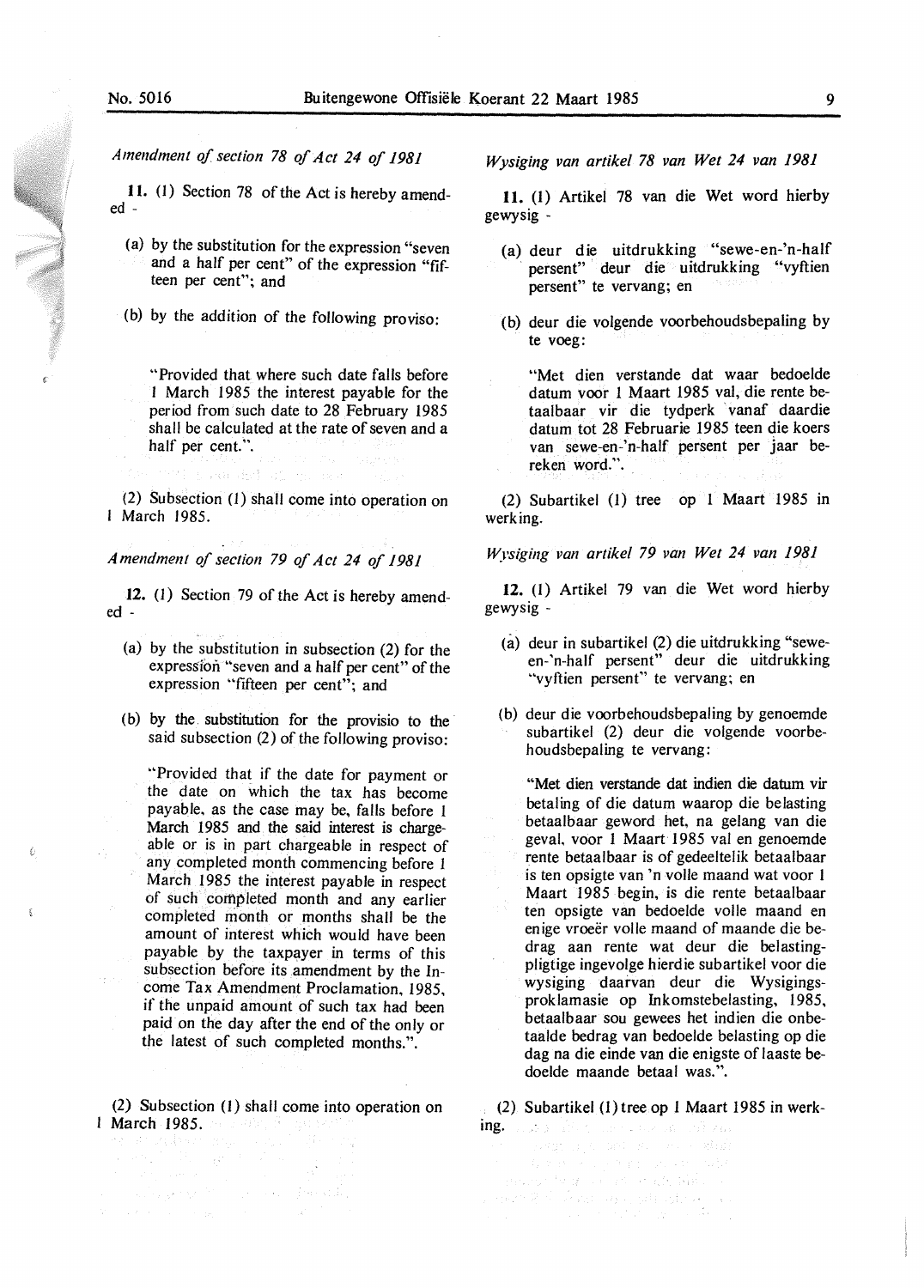*Amendment of section 80 of Act 24 of 1981* 

**13.** (I) Section 80 of the Act is hereby amended -

- (a) by the substitution in subsection  $(2)$  for the expression "seven and a half per cent" of the expression "fifteen. per cent"; and
	- (b) by the. substitution for the proviso to the said subsection (2) of the following proviso:

"provided that where the period during which the amount underpaid remains unpaid commenced before I March 1985 the interest payable in respect of that portion of that period ending on 28. February 1985 shall be calculated at the rate of seven and a half per cent per annum.".

(2) Subsection (1) shall come into operation on 1 March 1985.

*Insertion of section 94A in Act 24 of /981* 

14. The following section is hereby inserted in the Act after section 94:

·• I **rcatmcnt of** 

 $\mathcal{R}(\mathcal{E}^{(1)}_{\mathcal{A}},\mathcal{E}^{(2)}_{\mathcal{A}},\mathcal{E}^{(1)})\subset\mathcal{E}$ あえばな

94A. Notwithstanding any provi critain small tax sions to the contrary in this Act, if in retunds. **the case of any person (other than a** company) + and and recording of

> (a) whose taxable income for the year of assessment consists entirely of remuneration (as defined in paragraph I of Schedule 2) the amount of which does not exceed the amount referred to in the proviso to section  $56(1)(a)$ ; and

> (b) who was not in terms of section 56( I) required to furnish a return for the assessment of tax in respect of the said year  $($ whether or not he did in fact furnish such a return),

the amount of his liability for normal tax for the said year either exceeds or falls short of the aggregate of the

ans (ghàid duagh) làm t

amounts of employees' tax deducted or withheld from the said remuneration under the provisions of Schedule 2. such excess shall not be recover*Wysiging van artikel 80 van Wet 24 van 1981* 

**13.** (1) Artikel 80 van die Wet word hierby gewysig -

- (a) deur in subartikel (2) die uitdrukking "seween-·n-half persent" deur die uitdrukking "vyftien persent" te vervang; en
- ( b) deur die voorbehoudsbepaling by genoemde subartikel (2) deur die volgende voorbehoudsbepaling te vervang:

"Met dien verstande dat waar die tydperk waartydens die bedrag te min betaal uitstaande bly voor I Maart 1985 'n aanv ang geneem het, die rente betaalbaar ten opsigte van daardie gedeelte van die tydperk wat op 28 Februarie 1985 eindig teen die koers van sewe-en-'n-half persent per jaar bereken word.".

(2) Subartikel (1) tree op 1 Maart 1985 in werking.

*Invoeging van artikel 94A in Wet 24 van 1981* 

**14.** Die volgende artikel word hierby in die Wet na artikel 94 ingevoeg:

**··&·handclmg van M!l..crc klcm be**  lastingerse en terugbetalings.

> Adopty Pride ow, danshi zu, r

> > a gala

94A. Ondanks andersluidende bepalings van hierdie Wet, indien in die geval van ·n persoon (behalwe 'n maatskappy) -

(a) wie se belasbare inkomste vir die jaar van aanslag geheel en al uit besoldiging (soos in paragraaf 1 van Bylae 2 omskryf) bestaan waarvan die bedrag nie die bedrag in die voorbehoudsbepal ing by artikel  $56(1)(a)$  bedoel te bowe gaan nie; en

 $\langle \cdot \rangle$ 

 $\left\langle \cdot \right\rangle$ 

(b) wat nie ingevolge artikel 56(1) verplig was om ten opsigte van genoemde jaar van aanslag 'n opgawe vir die aanslag van die 長いたちの ほんかいしょう belasting te verstrek nie (of hy inderdaad so 'n opgawe verstrek het al dan nie),

> sy aanspreeklikheid vir normale be lasting vir genoemde jaar die totaal van die bedrae aan werknemersbelasting wat ingevolge die bepalings van Bylae 2 van genoemde besoldiging afgetrek of teruggehou is, of oorskry of tekortsk iet, is bedoelde